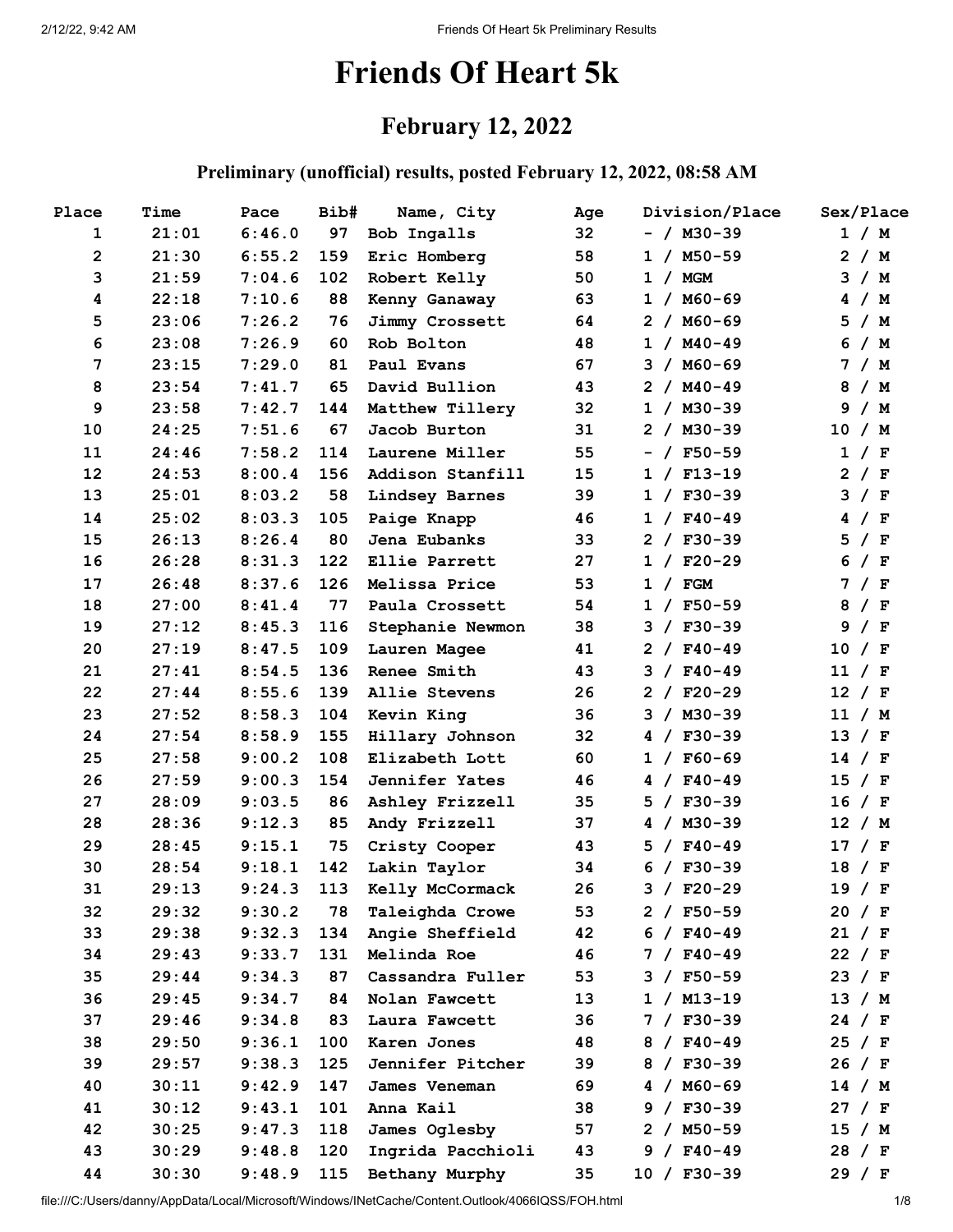2/12/22, 9:42 AM Friends Of Heart 5k Preliminary Results

| 45 | 30:33 | 9:50.0  | 92  | <b>JUANITA GIBSON</b> | 58 |  | $4 / F50-59$    | 30 / F            |        |
|----|-------|---------|-----|-----------------------|----|--|-----------------|-------------------|--------|
| 46 | 30:36 | 9:51.0  | 72  | Wesley Chambers       | 28 |  | $1 / M20-29$    | 16 / M            |        |
| 47 | 30:46 | 9:54.3  | 152 | Mark Wilhaucks        | 59 |  | $3 / M50 - 59$  | 17 / M            |        |
| 48 | 31:23 | 10:06.2 | 70  | Julie Cartwright      | 34 |  | $11 / F30-39$   | 31 / F            |        |
| 49 | 31:39 | 10:11.3 | 79  | Robert Eatman         | 43 |  | $3 / M40 - 49$  | 18 / M            |        |
| 50 | 32:01 | 10:18.4 | 157 | Jace Crossett         | 15 |  | $2 / M13-19$    | 19 / M            |        |
| 51 | 32:07 | 10:20.4 | 153 | Joel Wright           | 64 |  | $5 / MO-69$     | 20 / M            |        |
| 52 | 32:08 | 10:20.5 | 161 | Lou Periz             | 34 |  | $12 / F30-39$   | 32 / F            |        |
| 53 | 32:08 | 10:20.6 | 73  | James Christoferson   | 64 |  | $6 / MO-69$     | 21 / M            |        |
| 54 | 32:25 | 10:25.9 | 53  | <b>Steven Adams</b>   | 44 |  | $4 / M40 - 49$  | 22 / M            |        |
| 55 | 33:07 | 10:39.7 | 141 | Channing Taylor       | 34 |  | $5 / M30-39$    | 23 / M            |        |
| 56 | 33:11 | 10:40.9 | 98  | Cheryl Jackson        | 51 |  | $5 / F50-59$    | 33 / F            |        |
| 57 | 33:22 | 10:44.3 | 128 | Josh Ramirez          | 28 |  | $2 / M20-29$    | 24 / M            |        |
| 58 | 33:26 | 10:45.7 | 160 | Nicole White          | 27 |  | $4 / F20-29$    | 34 / F            |        |
| 59 | 33:26 | 10:45.7 | 135 | Sara Sherer           | 38 |  | 13 / F30-39     | 35 / F            |        |
| 60 | 33:36 | 10:48.8 | 95  | Christie Hopper       | 33 |  | 14 / F30-39     | 36 / F            |        |
| 61 | 33:42 | 10:50.8 | 137 | <b>Jeffrey Snow</b>   | 27 |  | $3 / M20 - 29$  | 25 / M            |        |
| 62 | 33:52 | 10:54.1 | 143 | Hailee Tillery        | 30 |  | 15 / F30-39     | 37 / F            |        |
| 63 | 34:03 | 10:57.5 | 96  | Jerri Hopper          | 30 |  | 16 / F30-39     | 38 / F            |        |
| 64 | 34:17 | 11:02.2 | 94  | Amy Hazlewood         | 49 |  | $10 / F40 - 49$ | 39 / F            |        |
| 65 | 34:20 | 11:03.1 | 119 | Tom Orr               | 64 |  | $7 / M60 - 69$  | 26 / M            |        |
| 66 | 35:07 | 11:18.2 | 71  | Candice Chambers      | 28 |  | $5 / F20-29$    | 40 / F            |        |
| 67 | 35:09 | 11:18.7 | 132 | Amber Scott           | 26 |  | $6 / F20-29$    | 41 / F            |        |
| 68 | 35:25 | 11:24.1 | 140 | <b>Billy Stevens</b>  | 31 |  | $6 / M30-39$    | 27 / M            |        |
| 69 | 35:34 | 11:26.9 | 110 | Hannah Maglisco       | 34 |  | 17 / F30-39     | 42 / F            |        |
| 70 | 35:51 | 11:32.2 | 138 | Toni Stanford         | 36 |  | 18 / F30-39     | 43                | / $F$  |
| 71 | 35:51 | 11:32.3 | 127 | Ashley Pugh           | 32 |  | 19 / F30-39     | 44 / $F$          |        |
| 72 | 36:00 | 11:35.1 | 151 | Darrell White         | 52 |  | $4 / M50 - 59$  | 28 / M            |        |
| 73 | 36:13 | 11:39.5 | 59  | Evelyn Barron         | 12 |  | $1 /$ F12&under | 45 / F            |        |
| 74 | 36:25 | 11:43.2 | 62  | Jennifer Brown        | 34 |  | 20 / F30-39     | 46 / F            |        |
| 75 | 36:45 | 11:49.9 | 69  | Jamie Cantrell        | 40 |  | $11 / F40 - 49$ | 47                | / F    |
| 76 | 38:02 | 12:14.6 | 90  | Mike Gardner          | 63 |  | $8 / MO-69$     | 29 / M            |        |
| 77 | 39:06 | 12:35.0 | 117 | Jean Newsome          | 65 |  | $2 / F60-69$    | 48 / F            |        |
| 78 | 39:32 | 12:43.4 | 149 | Kelly Walker          | 50 |  | $6 / F50-59$    | 49 / F            |        |
| 79 | 39:36 | 12:44.8 | 130 | Jacqueline REPECKO    | 77 |  | $1 / F70+$      | 50 / F            |        |
| 80 | 40:06 | 12:54.4 | 124 | Carrie Petty          | 51 |  | $7 / F50-59$    | 51 / F            |        |
| 81 | 40:44 | 13:06.7 | 148 | Susan Veneman         | 65 |  | $3 / F60-69$    | 52 / F            |        |
| 82 | 41:53 | 13:28.8 | 150 | Holly Ward            | 33 |  | $21 / F30-39$   | 53 / $\mathbf{F}$ |        |
| 83 | 41:56 | 13:29.9 | 112 | Corinna Massey        | 59 |  | $8 / F50-59$    | 54 / F            |        |
| 84 | 43:13 | 13:54.6 | 146 | Julie Twyman Morris   | 44 |  | $12 / F40-49$   | 55 / $F$          |        |
| 85 | 43:56 | 14:08.4 | 99  | Tammy Johnson         | 50 |  | $9 / F50-59$    | 56 / F            |        |
| 86 | 46:08 | 14:50.8 | 66  | Donna Burns           | 63 |  | $4 / F60-69$    | 57 / F            |        |
| 87 | 47:55 | 15:25.3 | 129 | Julia Rankin          | 38 |  | 22 / F30-39     | 58 / F            |        |
| 88 | 50:05 | 16:07.1 | 103 | Lisa Kent             | 59 |  | $10 / F50-59$   | 59 / F            |        |
| 89 | 53:10 | 17:06.9 | 74  | Candy Colvin          | 50 |  | $11 / F50-59$   |                   | 60 / F |
| 90 | 54:17 | 17:28.3 | 133 | Linda Sellers         | 71 |  | $2 / F70+$      | 61 / F            |        |
|    |       |         |     |                       |    |  |                 |                   |        |

# **Male**

| Place | <b>Time</b> | Pace | Bib# | Name, City                        | Aae | Overall Place |
|-------|-------------|------|------|-----------------------------------|-----|---------------|
|       |             |      |      | $21:01$ $6:46.0$ $97$ Bob Ingalls | -32 |               |
|       |             |      |      | 21:30 6:55.2 159 Eric Homberg     | 58  |               |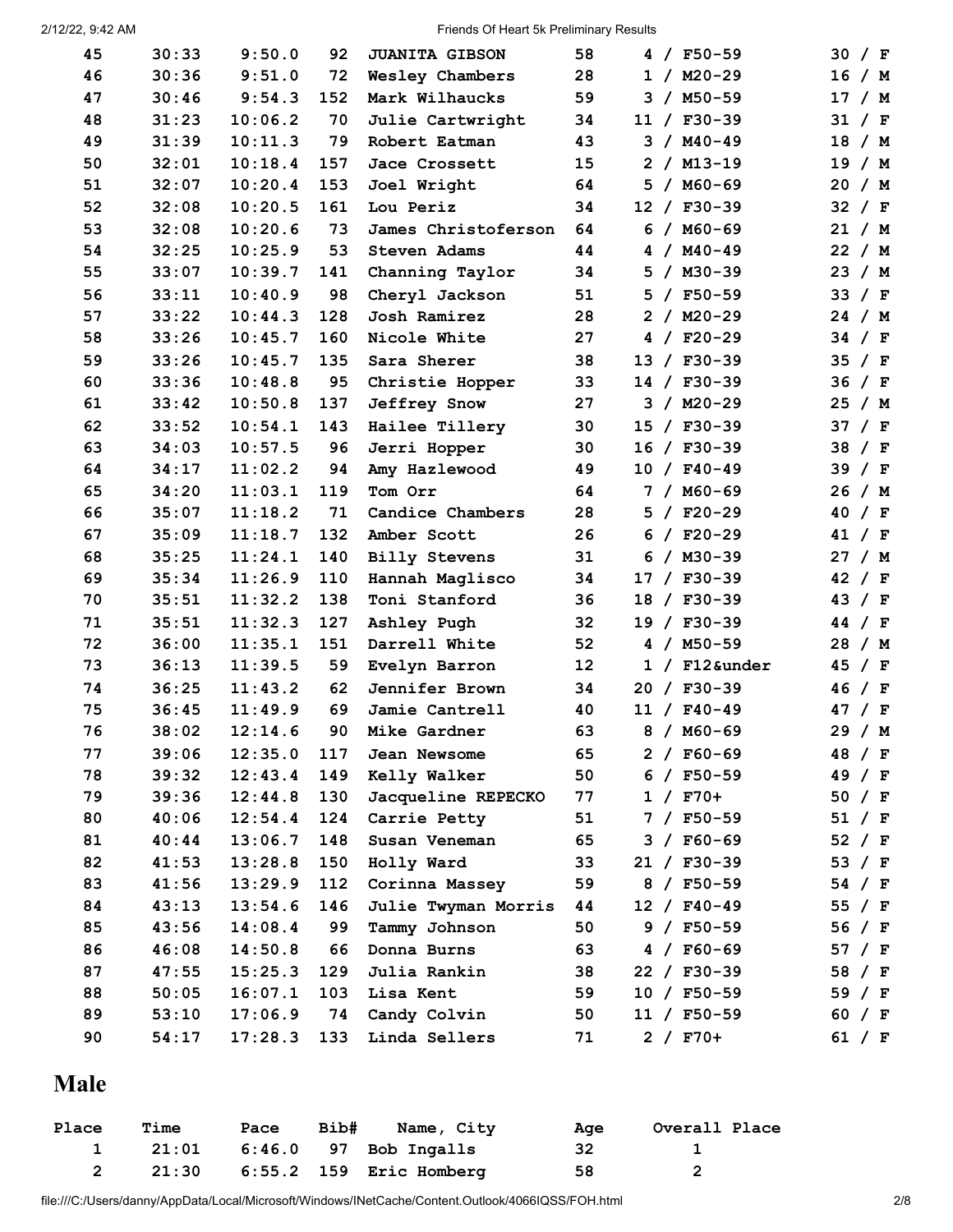| 3  | 21:59 | 7:04.6  | 102 | Robert Kelly         | 50 | 3               |
|----|-------|---------|-----|----------------------|----|-----------------|
| 4  | 22:18 | 7:10.6  | 88  | Kenny Ganaway        | 63 | 4               |
| 5  | 23:06 | 7:26.2  | 76  | Jimmy Crossett       | 64 | $5\phantom{.0}$ |
| 6  | 23:08 | 7:26.9  | 60  | Rob Bolton           | 48 | 6               |
| 7  | 23:15 | 7:29.0  | 81  | Paul Evans           | 67 | 7               |
| 8  | 23:54 | 7:41.7  | 65  | David Bullion        | 43 | 8               |
| 9  | 23:58 | 7:42.7  | 144 | Matthew Tillery      | 32 | 9               |
| 10 | 24:25 | 7:51.6  | 67  | Jacob Burton         | 31 | 10              |
| 11 | 27:52 | 8:58.3  | 104 | Kevin King           | 36 | 23              |
| 12 | 28:36 | 9:12.3  | 85  | Andy Frizzell        | 37 | 28              |
| 13 | 29:45 | 9:34.7  | 84  | Nolan Fawcett        | 13 | 36              |
| 14 | 30:11 | 9:42.9  | 147 | James Veneman        | 69 | 40              |
| 15 | 30:25 | 9:47.3  | 118 | James Oglesby        | 57 | 42              |
| 16 | 30:36 | 9:51.0  | 72  | Wesley Chambers      | 28 | 46              |
| 17 | 30:46 | 9:54.3  | 152 | Mark Wilhaucks       | 59 | 47              |
| 18 | 31:39 | 10:11.3 | 79  | Robert Eatman        | 43 | 49              |
| 19 | 32:01 | 10:18.4 | 157 | Jace Crossett        | 15 | 50              |
| 20 | 32:07 | 10:20.4 | 153 | Joel Wright          | 64 | 51              |
| 21 | 32:08 | 10:20.6 | 73  | James Christoferson  | 64 | 53              |
| 22 | 32:25 | 10:25.9 | 53  | <b>Steven Adams</b>  | 44 | 54              |
| 23 | 33:07 | 10:39.7 | 141 | Channing Taylor      | 34 | 55              |
| 24 | 33:22 | 10:44.3 | 128 | Josh Ramirez         | 28 | 57              |
| 25 | 33:42 | 10:50.8 | 137 | <b>Jeffrey Snow</b>  | 27 | 61              |
| 26 | 34:20 | 11:03.1 | 119 | Tom Orr              | 64 | 65              |
| 27 | 35:25 | 11:24.1 | 140 | <b>Billy Stevens</b> | 31 | 68              |
| 28 | 36:00 | 11:35.1 | 151 | Darrell White        | 52 | 72              |
| 29 | 38:02 | 12:14.6 | 90  | Mike Gardner         | 63 | 76              |

# **Female**

| Place           | Time  | Pace         | Bib# | Name, City            | Age             | Overall Place   |
|-----------------|-------|--------------|------|-----------------------|-----------------|-----------------|
| 1               | 24:46 | $7:58.2$ 114 |      | Laurene Miller        | 55              | 11              |
| $\overline{2}$  | 24:53 | $8:00.4$ 156 |      | Addison Stanfill      | 15              | 12 <sub>2</sub> |
| 3               | 25:01 | 8:03.2       | 58   | Lindsey Barnes        | 39              | 13              |
| 4               | 25:02 | $8:03.3$ 105 |      | Paige Knapp           | 46              | 14              |
| 5               | 26:13 | 8:26.4       | 80   | Jena Eubanks          | 33              | 15              |
| 6               | 26:28 | 8:31.3       | 122  | <b>Ellie Parrett</b>  | 27              | 16              |
| 7               | 26:48 | $8:37.6$ 126 |      | Melissa Price         | 53              | 17              |
| 8               | 27:00 | $8:41.4$ 77  |      | Paula Crossett        | 54              | 18              |
| $\mathbf{9}$    | 27:12 | 8:45.3       | 116  | Stephanie Newmon      | 38              | 19              |
| 10              | 27:19 | 8:47.5       | 109  | Lauren Magee          | 41              | 20              |
| 11              | 27:41 | $8:54.5$ 136 |      | <b>Renee Smith</b>    | 43              | 21              |
| 12              | 27:44 | $8:55.6$ 139 |      | Allie Stevens         | 26              | 22              |
| 13              | 27:54 | 8:58.9       | 155  | Hillary Johnson       | 32              | 24              |
| 14              | 27:58 | 9:00.2       | 108  | Elizabeth Lott        | 60              | 25              |
| 15 <sub>1</sub> | 27:59 | $9:00.3$ 154 |      | <b>Jennifer Yates</b> | 46              | 26              |
| 16              | 28:09 | 9:03.5       | 86   | Ashley Frizzell       | 35 <sub>2</sub> | 27              |
| 17              | 28:45 | $9:15.1$ 75  |      | Cristy Cooper         | 43              | 29              |
| 18              | 28:54 | 9:18.1       | 142  | Lakin Taylor          | 34              | 30              |
| 19              | 29:13 | 9:24.3       | 113  | Kelly McCormack       | 26              | 31              |
| 20              | 29:32 | 9:30.2       | 78   | Taleighda Crowe       | 53              | 32              |
| 21              | 29:38 | 9:32.3       | 134  | Angie Sheffield       | 42              | 33              |

file:///C:/Users/danny/AppData/Local/Microsoft/Windows/INetCache/Content.Outlook/4066IQSS/FOH.html 3/8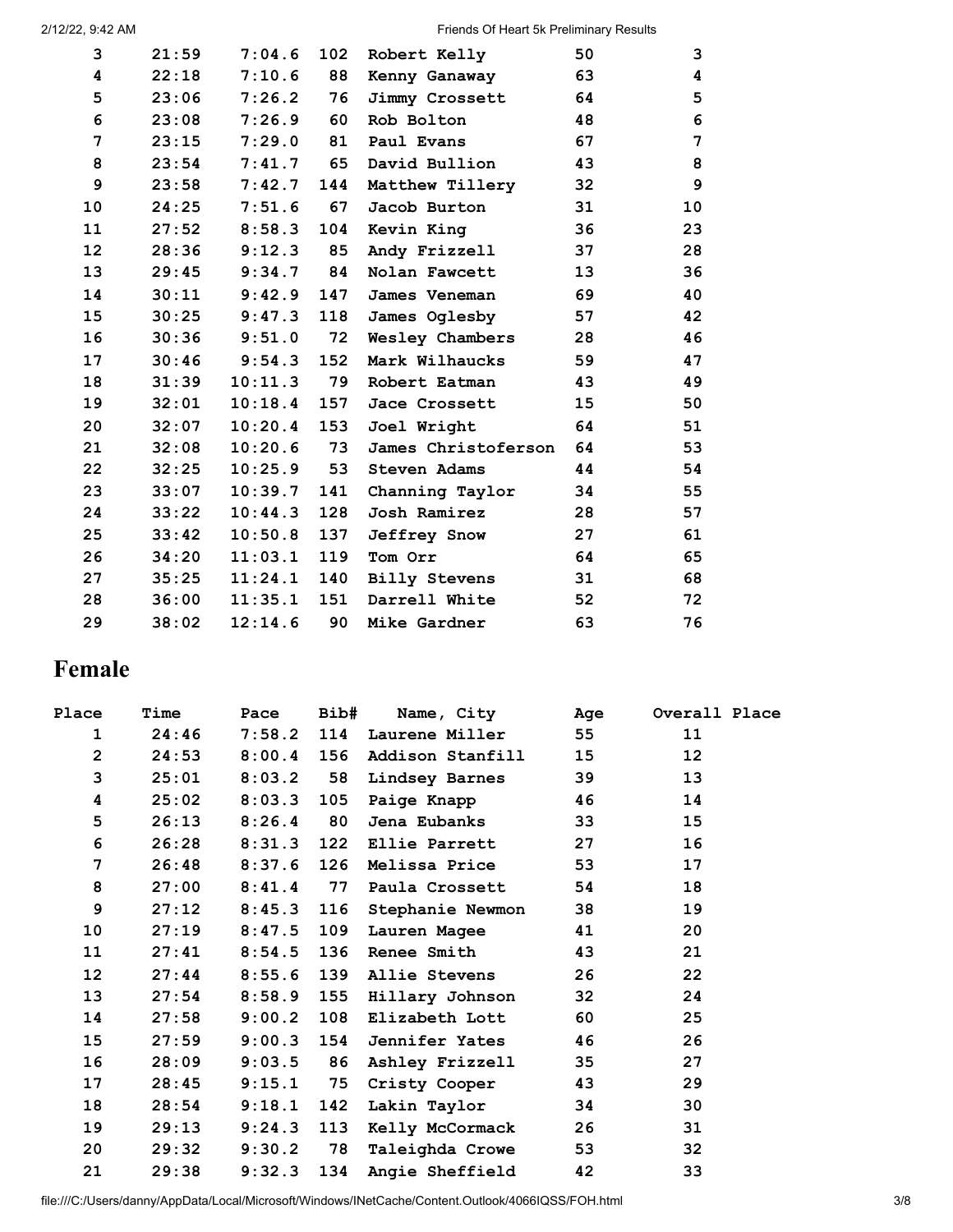| 22 | 29:43 | 9:33.7        | 131 | Melinda Roe           | 46              | 34 |
|----|-------|---------------|-----|-----------------------|-----------------|----|
| 23 | 29:44 | 9:34.3        | 87  | Cassandra Fuller      | 53              | 35 |
| 24 | 29:46 | 9:34.8        | 83  | Laura Fawcett         | 36              | 37 |
| 25 | 29:50 | 9:36.1        | 100 | Karen Jones           | 48              | 38 |
| 26 | 29:57 | 9:38.3        | 125 | Jennifer Pitcher      | 39              | 39 |
| 27 | 30:12 | 9:43.1        | 101 | Anna Kail             | 38              | 41 |
| 28 | 30:29 | 9:48.8        | 120 | Ingrida Pacchioli     | 43              | 43 |
| 29 | 30:30 | 9:48.9        | 115 | Bethany Murphy        | 35              | 44 |
| 30 | 30:33 | 9:50.0        | 92  | <b>JUANITA GIBSON</b> | 58              | 45 |
| 31 | 31:23 | 10:06.2       | 70  | Julie Cartwright      | 34              | 48 |
| 32 | 32:08 | 10:20.5       | 161 | Lou Periz             | 34              | 52 |
| 33 | 33:11 | 10:40.9       | 98  | Cheryl Jackson        | 51              | 56 |
| 34 | 33:26 | 10:45.7       | 160 | Nicole White          | 27              | 58 |
| 35 | 33:26 | 10:45.7       | 135 | Sara Sherer           | 38              | 59 |
| 36 | 33:36 | 10:48.8       | 95  | Christie Hopper       | 33              | 60 |
| 37 | 33:52 | 10:54.1       | 143 | Hailee Tillery        | 30              | 62 |
| 38 | 34:03 | 10:57.5       | 96  | Jerri Hopper          | 30              | 63 |
| 39 | 34:17 | 11:02.2       | 94  | Amy Hazlewood         | 49              | 64 |
| 40 | 35:07 | 11:18.2       | 71  | Candice Chambers      | 28              | 66 |
| 41 | 35:09 | $11:18.7$ 132 |     | Amber Scott           | 26              | 67 |
| 42 | 35:34 | 11:26.9       | 110 | Hannah Maglisco       | 34              | 69 |
| 43 | 35:51 | 11:32.2       | 138 | Toni Stanford         | 36              | 70 |
| 44 | 35:51 | 11:32.3       | 127 | Ashley Pugh           | 32              | 71 |
| 45 | 36:13 | 11:39.5       | 59  | Evelyn Barron         | 12 <sup>2</sup> | 73 |
| 46 | 36:25 | 11:43.2       | 62  | Jennifer Brown        | 34              | 74 |
| 47 | 36:45 | 11:49.9       | 69  | Jamie Cantrell        | 40              | 75 |
| 48 | 39:06 | 12:35.0       | 117 | Jean Newsome          | 65              | 77 |
| 49 | 39:32 | 12:43.4       | 149 | Kelly Walker          | 50              | 78 |
| 50 | 39:36 | 12:44.8       | 130 | Jacqueline REPECKO    | 77              | 79 |
| 51 | 40:06 | 12:54.4       | 124 | Carrie Petty          | 51              | 80 |
| 52 | 40:44 | 13:06.7       | 148 | Susan Veneman         | 65              | 81 |
| 53 | 41:53 | 13:28.8       | 150 | Holly Ward            | 33              | 82 |
| 54 | 41:56 | 13:29.9       | 112 | Corinna Massey        | 59              | 83 |
| 55 | 43:13 | 13:54.6       | 146 | Julie Twyman Morris   | 44              | 84 |
| 56 | 43:56 | 14:08.4       | 99  | Tammy Johnson         | 50              | 85 |
| 57 | 46:08 | 14:50.8       | 66  | Donna Burns           | 63              | 86 |
| 58 | 47:55 | 15:25.3       | 129 | Julia Rankin          | 38              | 87 |
| 59 | 50:05 | 16:07.1       | 103 | Lisa Kent             | 59              | 88 |
| 60 | 53:10 | 17:06.9       | 74  | Candy Colvin          | 50              | 89 |
| 61 | 54:17 | 17:28.3       | 133 | Linda Sellers         | 71              | 90 |

## **Male Masters**

| Place        | Time  | Pace   | Bib# | Name, City        | Age | Overall Place |
|--------------|-------|--------|------|-------------------|-----|---------------|
| 1            | 21:30 | 6:55.2 |      | 159 Eric Homberg  | 58  | $\mathbf{2}$  |
| $\mathbf{2}$ | 21:59 | 7:04.6 |      | 102 Robert Kelly  | 50  | 3             |
| 3            | 22:18 | 7:10.6 |      | 88 Kenny Ganaway  | 63  | 4             |
| 4            | 23:06 | 7:26.2 |      | 76 Jimmy Crossett | 64  | 5             |
| 5            | 23:08 | 7:26.9 | 60.  | Rob Bolton        | 48  | 6             |
| 6            | 23:15 | 7:29.0 |      | 81 Paul Evans     | 67  | 7             |
| 7            | 23:54 | 7:41.7 | 65   | David Bullion     | 43  | 8             |
| 8            | 30:11 | 9:42.9 | 147  | James Veneman     | 69  | 40            |

file:///C:/Users/danny/AppData/Local/Microsoft/Windows/INetCache/Content.Outlook/4066IQSS/FOH.html 4/8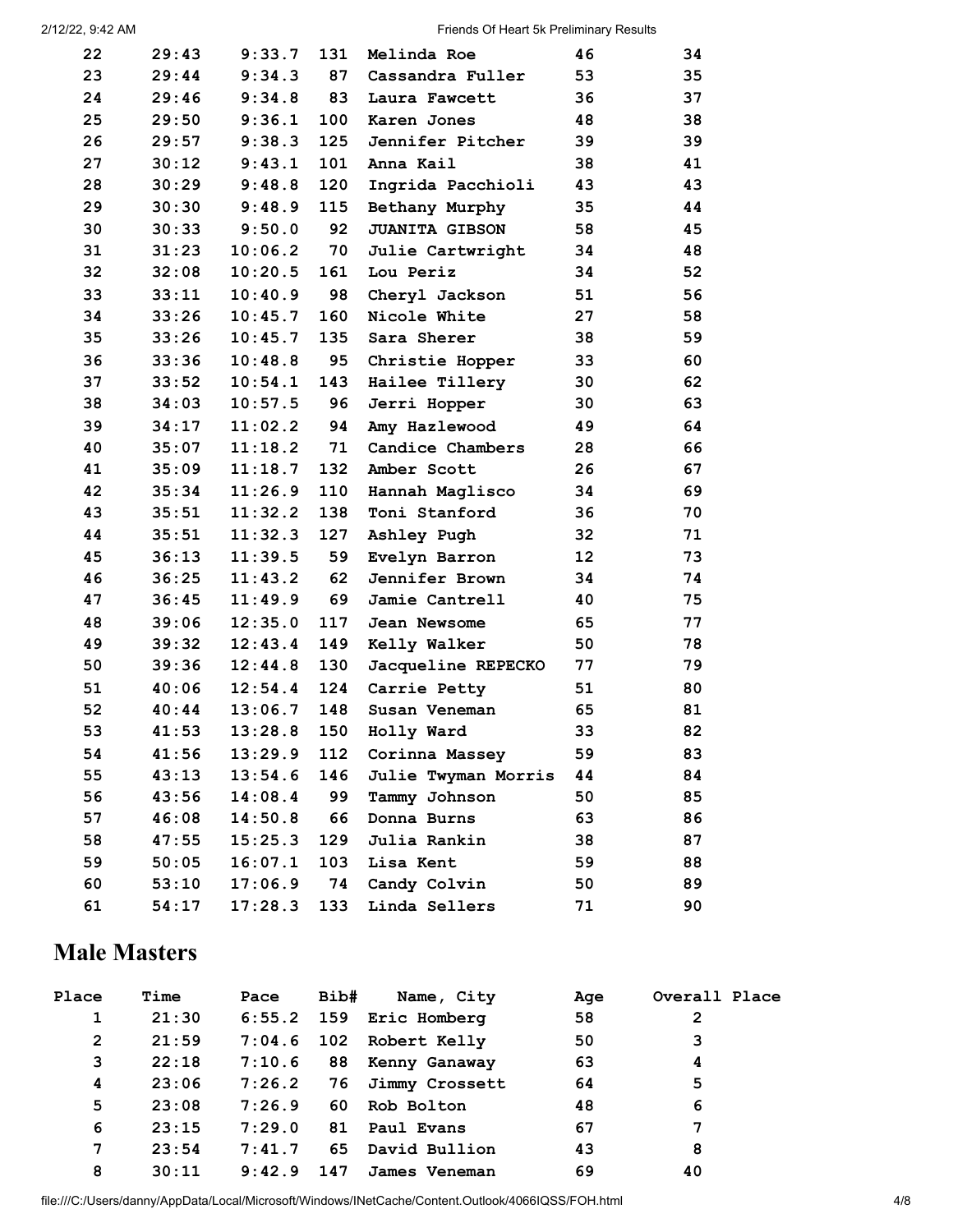Friends Of Heart 5k Preliminary Results

| 9                 | 30:25 | $9:47.3$ 118 |     | James Oglesby       | 57 | 42 |
|-------------------|-------|--------------|-----|---------------------|----|----|
| 10                | 30:46 | 9:54.3       | 152 | Mark Wilhaucks      | 59 | 47 |
| 11                | 31:39 | 10:11.3      | 79  | Robert Eatman       | 43 | 49 |
| $12 \overline{ }$ | 32:07 | 10:20.4      |     | 153 Joel Wright     | 64 | 51 |
| 13                | 32:08 | 10:20.6      | 73  | James Christoferson | 64 | 53 |
| 14                | 32:25 | 10:25.9      | 53  | Steven Adams        | 44 | 54 |
| 15                | 34:20 | 11:03.1      | 119 | Tom Orr             | 64 | 65 |
| 16                | 36:00 | 11:35.1      | 151 | Darrell White       | 52 | 72 |
| 17                | 38:02 | 12:14.6      | 90  | Mike Gardner        | 63 | 76 |

### **Female Masters**

| Place          | Time  | Pace    | Bib# | Name, City                 | Age | Overall Place |
|----------------|-------|---------|------|----------------------------|-----|---------------|
| -              | 24:46 | 7:58.2  | 114  | Laurene Miller             | 55  | 11            |
| $\mathbf{1}$   | 25:02 | 8:03.3  | 105  | Paige Knapp                | 46  | 14            |
| $\overline{2}$ | 26:48 | 8:37.6  | 126  | Melissa Price              | 53  | 17            |
| 3              | 27:00 | 8:41.4  | 77   | Paula Crossett             | 54  | 18            |
| 4              | 27:19 | 8:47.5  | 109  | Lauren Magee               | 41  | 20            |
| 5              | 27:41 | 8:54.5  | 136  | Renee Smith                | 43  | 21            |
| 6              | 27:58 | 9:00.2  | 108  | Elizabeth Lott             | 60  | 25            |
| 7              | 27:59 | 9:00.3  | 154  | Jennifer Yates             | 46  | 26            |
| 8              | 28:45 | 9:15.1  | 75   | Cristy Cooper              | 43  | 29            |
| 9              | 29:32 | 9:30.2  | 78   | Taleighda Crowe            | 53  | 32            |
| 10             | 29:38 | 9:32.3  | 134  | Angie Sheffield            | 42  | 33            |
| 11             | 29:43 | 9:33.7  | 131  | Melinda Roe                | 46  | 34            |
| 12             | 29:44 | 9:34.3  | 87   | Cassandra Fuller           | 53  | 35            |
| 13             | 29:50 | 9:36.1  | 100  | Karen Jones                | 48  | 38            |
| 14             | 30:29 | 9:48.8  | 120  | Ingrida Pacchioli          | 43  | 43            |
| 15             | 30:33 | 9:50.0  | 92   | <b>JUANITA GIBSON</b>      | 58  | 45            |
| 16             | 33:11 | 10:40.9 | 98   | Cheryl Jackson             | 51  | 56            |
| 17             | 34:17 | 11:02.2 | 94   | Amy Hazlewood              | 49  | 64            |
| 18             | 36:45 | 11:49.9 | 69   | Jamie Cantrell             | 40  | 75            |
| 19             | 39:06 | 12:35.0 | 117  | <b>Jean Newsome</b>        | 65  | 77            |
| 20             | 39:32 | 12:43.4 | 149  | Kelly Walker               | 50  | 78            |
| 21             | 39:36 | 12:44.8 | 130  | Jacqueline REPECKO         | 77  | 79            |
| 22             | 40:06 | 12:54.4 | 124  | Carrie Petty               | 51  | 80            |
| 23             | 40:44 | 13:06.7 | 148  | Susan Veneman              | 65  | 81            |
| 24             | 41:56 | 13:29.9 | 112  | Corinna Massey             | 59  | 83            |
| 25             | 43:13 | 13:54.6 | 146  | <b>Julie Twyman Morris</b> | 44  | 84            |
| 26             | 43:56 | 14:08.4 | 99   | Tammy Johnson              | 50  | 85            |
| 27             | 46:08 | 14:50.8 | 66   | Donna Burns                | 63  | 86            |
| 28             | 50:05 | 16:07.1 | 103  | Lisa Kent                  | 59  | 88            |
| 29             | 53:10 | 17:06.9 | 74   | Candy Colvin               | 50  | 89            |
| 30             | 54:17 | 17:28.3 | 133  | Linda Sellers              | 71  | 90            |

# **F12&under**

| Place | <b>Time</b> |  | Pace Bib# Name, City                    | Age | Overall Place |
|-------|-------------|--|-----------------------------------------|-----|---------------|
|       |             |  | 36:13    11:39.5    59    Evelyn Barron |     |               |

# **M13-19**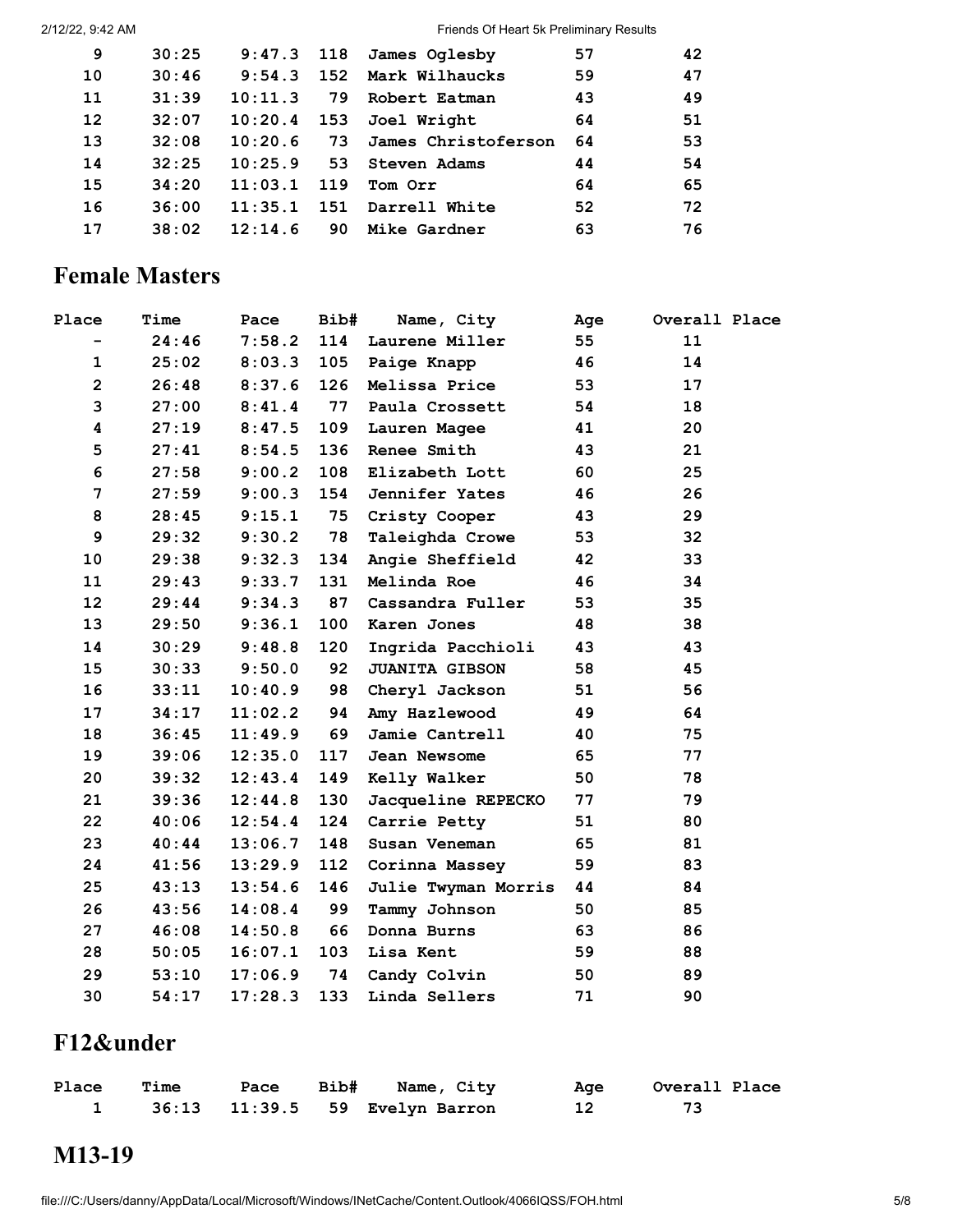2/12/22, 9:42 AM Friends Of Heart 5k Preliminary Results

| <b>Place</b> | <b>Time</b> |  | Pace Bib# Name, City               | Aae | Overall Place |  |
|--------------|-------------|--|------------------------------------|-----|---------------|--|
| $\mathbf{1}$ |             |  | 29:45 9:34.7 84 Nolan Fawcett      | 13  | -36           |  |
| 2            |             |  | 32:01  10:18.4  157  Jace Crossett | -15 | 50            |  |
| F12 10       |             |  |                                    |     |               |  |

#### **F13-19**

| Place | Time |  | Pace Bib# Name, City                 | Age | Overall Place |
|-------|------|--|--------------------------------------|-----|---------------|
|       |      |  | 24:53  8:00.4  156  Addison Stanfill |     |               |

#### **M20-29**

| Place        | Time | Pace | Bib# | Name, City                              | Age | Overall Place |  |
|--------------|------|------|------|-----------------------------------------|-----|---------------|--|
|              |      |      |      | 30:36 9:51.0 72 Wesley Chambers         | -28 | 46            |  |
| 2            |      |      |      | 33:22    10:44.3    128    Josh Ramirez | -28 | 57            |  |
| $\mathbf{3}$ |      |      |      | 33:42  10:50.8  137  Jeffrey Snow       | 27  | 61            |  |

#### **F20-29**

| Place | Time  | Pace    | Bib# | Name, City                 | Age | Overall Place |
|-------|-------|---------|------|----------------------------|-----|---------------|
|       | 26:28 |         |      | $8:31.3$ 122 Ellie Parrett | 27  | 16            |
| 2     | 27:44 |         |      | 8:55.6 139 Allie Stevens   | 26  | 22            |
| 3     | 29:13 |         |      | 9:24.3 113 Kelly McCormack | 26  | 31            |
| 4     | 33:26 |         |      | $10:45.7$ 160 Nicole White | 27  | 58            |
| 5     | 35:07 | 11:18.2 |      | 71 Candice Chambers        | 28  | 66            |
| 6     | 35:09 | 11:18.7 |      | 132 Amber Scott            | 26  | 67            |

#### **M30-39**

| Place                    | Time  | Pace   | Bib# | Name, City                  | Age | Overall Place |  |
|--------------------------|-------|--------|------|-----------------------------|-----|---------------|--|
| $\overline{\phantom{m}}$ | 21:01 | 6:46.0 | 97   | Bob Ingalls                 | 32  |               |  |
| 1                        | 23:58 |        |      | 7:42.7 144 Matthew Tillery  | 32  | 9             |  |
| $\mathbf{2}$             | 24:25 | 7:51.6 |      | 67 Jacob Burton             | 31  | 10            |  |
| 3                        | 27:52 |        |      | 8:58.3 104 Kevin King       | 36  | 23            |  |
| 4                        | 28:36 |        |      | 9:12.3 85 Andy Frizzell     | 37  | 28            |  |
| 5                        | 33:07 |        |      | 10:39.7 141 Channing Taylor | 34  | 55            |  |
| 6                        | 35:25 |        |      | $11:24.1$ 140 Billy Stevens | 31  | 68            |  |

### **F30-39**

| Place        | Time  | Pace    | Bib# | Name, City                  | Age | Overall Place |
|--------------|-------|---------|------|-----------------------------|-----|---------------|
| 1            | 25:01 | 8:03.2  | 58   | Lindsey Barnes              | 39  | 13            |
| $\mathbf{2}$ | 26:13 | 8:26.4  | 80   | Jena Eubanks                | 33  | 15            |
| 3            | 27:12 | 8:45.3  |      | 116 Stephanie Newmon        | 38  | 19            |
| 4            | 27:54 | 8:58.9  |      | 155 Hillary Johnson         | 32  | 24            |
| 5            | 28:09 |         |      | 9:03.5 86 Ashley Frizzell   | 35  | 27            |
| 6            | 28:54 |         |      | $9:18.1$ 142 Lakin Taylor   | 34  | 30            |
| 7            | 29:46 | 9:34.8  |      | 83 Laura Fawcett            | 36  | 37            |
| 8            | 29:57 |         |      | 9:38.3 125 Jennifer Pitcher | 39  | 39            |
| 9            | 30:12 | 9:43.1  |      | 101 Anna Kail               | 38  | 41            |
| 10           | 30:30 | 9:48.9  |      | 115 Bethany Murphy          | 35  | 44            |
| 11           | 31:23 | 10:06.2 | 70   | Julie Cartwright            | 34  | 48            |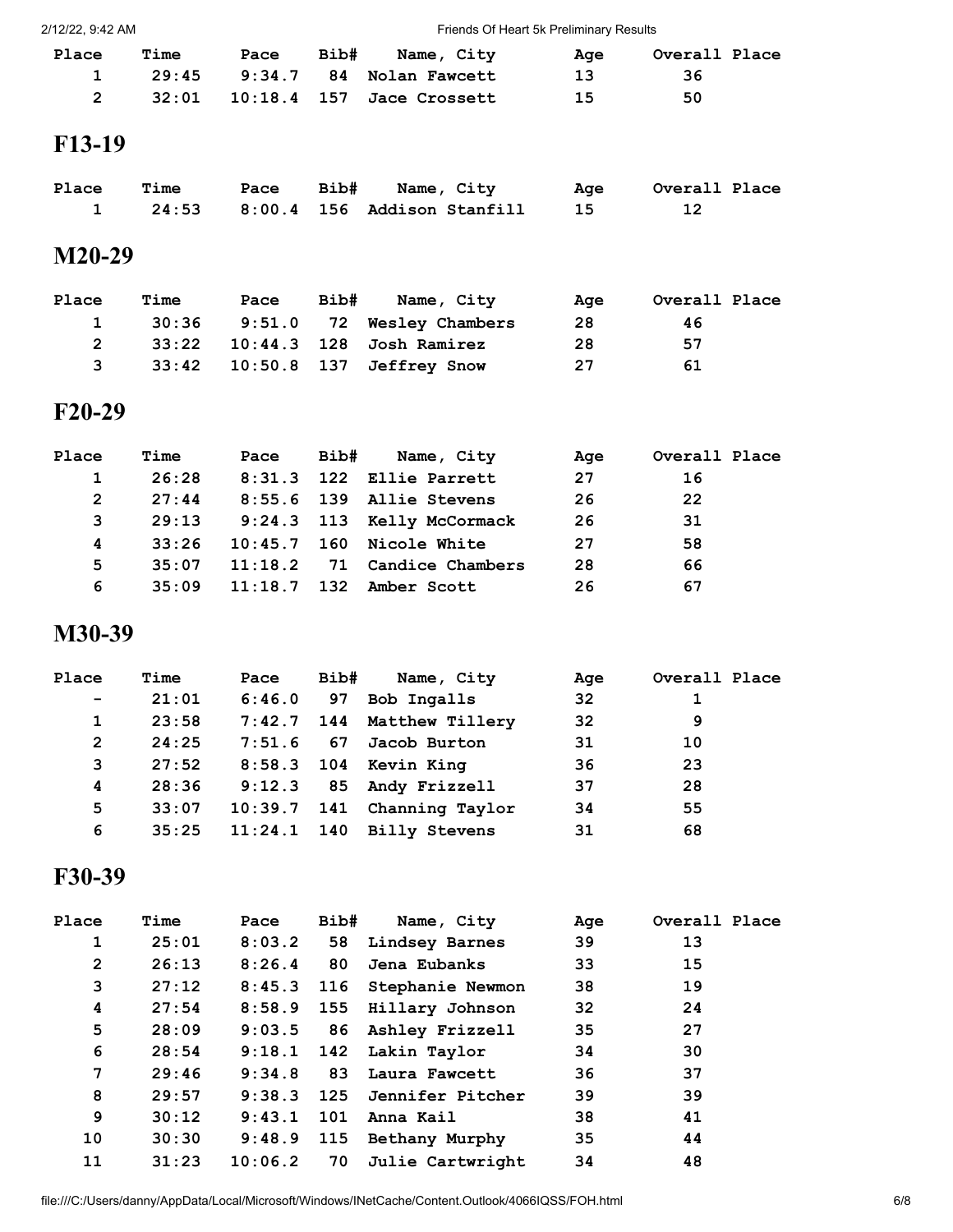| 2/12/22, 9:42 AM |
|------------------|
|------------------|

Friends Of Heart 5k Preliminary Results

| 12 <sup>2</sup> | 32:08 | 10:20.5       | 161 | Lou Periz          | 34 | 52 |
|-----------------|-------|---------------|-----|--------------------|----|----|
| 13              | 33:26 | 10:45.7       | 135 | Sara Sherer        | 38 | 59 |
| 14              | 33:36 | 10:48.8       | 95  | Christie Hopper    | 33 | 60 |
| 15              | 33:52 | 10:54.1       |     | 143 Hailee Tillery | 30 | 62 |
| 16              | 34:03 | 10:57.5       | 96  | Jerri Hopper       | 30 | 63 |
| 17              | 35:34 | 11:26.9       | 110 | Hannah Maglisco    | 34 | 69 |
| 18              | 35:51 | 11:32.2       | 138 | Toni Stanford      | 36 | 70 |
| 19              | 35:51 | $11:32.3$ 127 |     | Ashley Pugh        | 32 | 71 |
| 20              | 36:25 | 11:43.2       | 62  | Jennifer Brown     | 34 | 74 |
| 21              | 41:53 | 13:28.8       | 150 | Holly Ward         | 33 | 82 |
| 22              | 47:55 | 15:25.3       | 129 | Julia Rankin       | 38 | 87 |

#### **M40-49**

| Place | Time  | Pace | Bib# | Name, City               | Age | Overall Place |  |
|-------|-------|------|------|--------------------------|-----|---------------|--|
|       | 23:08 |      |      | 7:26.9  60 Rob Bolton    | 48  | 6             |  |
|       | 23:54 |      |      | 7:41.7 65 David Bullion  | 43  | 8             |  |
| 3     | 31:39 |      |      | 10:11.3 79 Robert Eatman | 43  | 49            |  |
| 4     | 32:25 |      |      | 10:25.9 53 Steven Adams  | 44  | 54            |  |

## **F40-49**

| Time  | Pace    |     |                   | Age                                                                                                                                               | Overall Place              |
|-------|---------|-----|-------------------|---------------------------------------------------------------------------------------------------------------------------------------------------|----------------------------|
| 25:02 |         |     |                   | 46                                                                                                                                                | 14                         |
| 27:19 | 8:47.5  |     |                   | 41                                                                                                                                                | 20                         |
| 27:41 |         |     |                   | 43                                                                                                                                                | 21                         |
| 27:59 |         |     |                   | 46                                                                                                                                                | 26                         |
| 28:45 | 9:15.1  |     |                   | 43                                                                                                                                                | 29                         |
| 29:38 |         |     | Angie Sheffield   | 42                                                                                                                                                | 33                         |
| 29:43 | 9:33.7  | 131 | Melinda Roe       | 46                                                                                                                                                | 34                         |
| 29:50 | 9:36.1  | 100 | Karen Jones       | 48                                                                                                                                                | 38                         |
| 30:29 | 9:48.8  | 120 | Ingrida Pacchioli | 43                                                                                                                                                | 43                         |
| 34:17 | 11:02.2 | 94  | Amy Hazlewood     | 49                                                                                                                                                | 64                         |
| 36:45 | 11:49.9 | 69  | Jamie Cantrell    | 40                                                                                                                                                | 75                         |
| 43:13 | 13:54.6 |     |                   |                                                                                                                                                   | 84                         |
|       |         |     | 8:03.3<br>8:54.5  | Bib# Name, City<br>105 Paige Knapp<br>109 Lauren Magee<br><b>136 Renee Smith</b><br>9:00.3 154 Jennifer Yates<br>75 Cristy Cooper<br>$9:32.3$ 134 | 146 Julie Twyman Morris 44 |

# **M50-59**

| Place | Time  | Pace | Bib# | Name, City                     | Age | Overall Place |  |
|-------|-------|------|------|--------------------------------|-----|---------------|--|
|       | 21:30 |      |      | $6:55.2$ 159 Eric Homberg      | 58  | 2             |  |
|       |       |      |      | 30:25 9:47.3 118 James Oglesby | 57  | 42            |  |
| 3     | 30:46 |      |      | 9:54.3 152 Mark Wilhaucks      | 59  | 47            |  |
| 4     | 36:00 |      |      | 11:35.1 151 Darrell White      | 52  | 72            |  |

### **F50-59**

| Place         | Time  | Pace   | Bib# | Name, City                | Age | Overall Place |
|---------------|-------|--------|------|---------------------------|-----|---------------|
| $\sim$ $\sim$ | 24:46 |        |      | 7:58.2 114 Laurene Miller | 55  | -11           |
| $\mathbf{1}$  | 27:00 | 8:41.4 |      | 77 Paula Crossett         | 54  | 18            |
|               | 29:32 |        |      | 9:30.2 78 Taleighda Crowe | 53  | 32            |
| 3             | 29:44 | 9:34.3 |      | 87 Cassandra Fuller       | 53  | 35            |